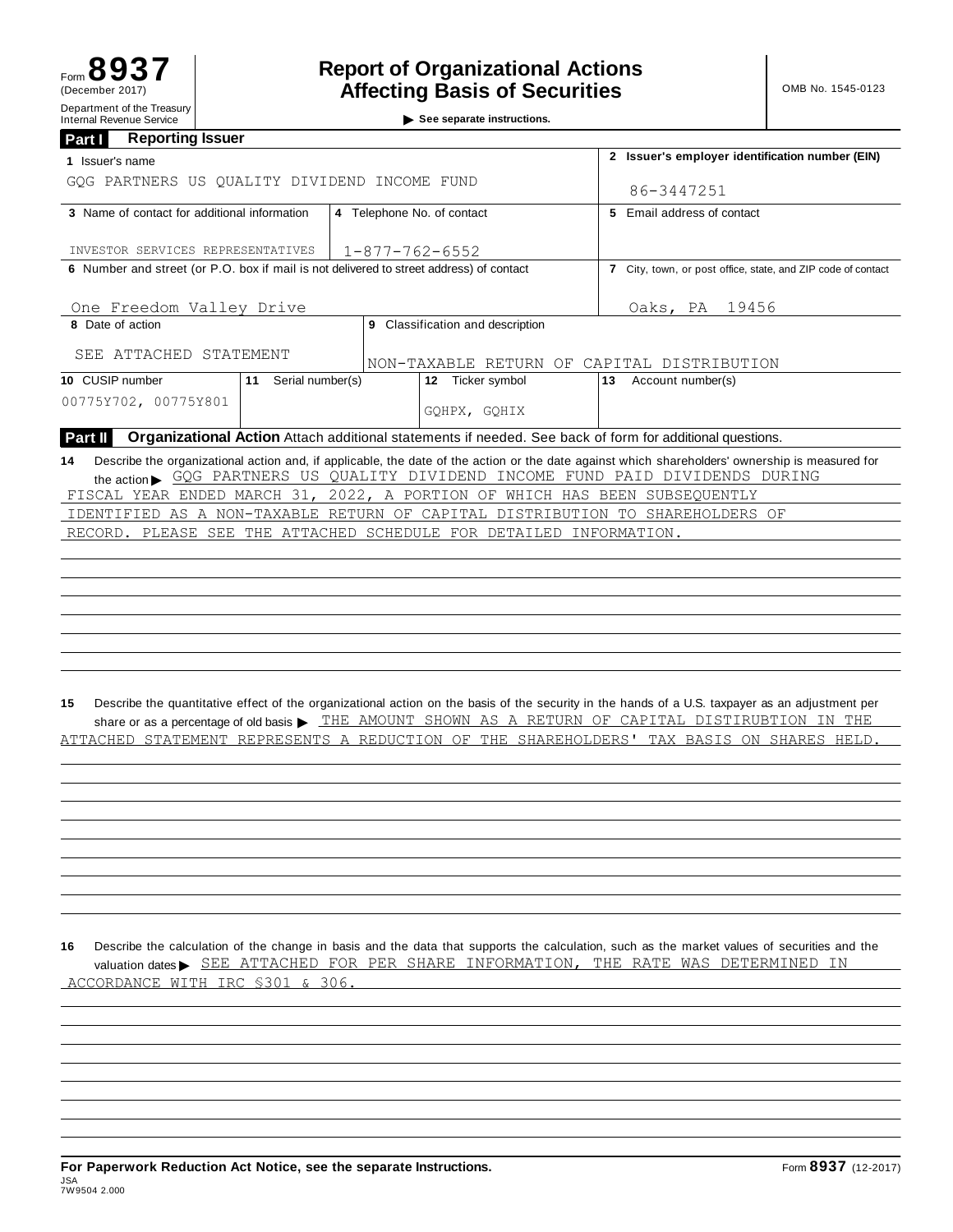|                                                     | Form 8937 (Rev. 12-2017)                                                                                                                                     |                                                                                                                                                                         |                           | Page 2                       |
|-----------------------------------------------------|--------------------------------------------------------------------------------------------------------------------------------------------------------------|-------------------------------------------------------------------------------------------------------------------------------------------------------------------------|---------------------------|------------------------------|
| Part II                                             | <b>Organizational Action (continued)</b>                                                                                                                     |                                                                                                                                                                         |                           |                              |
| 17                                                  |                                                                                                                                                              | List the applicable Internal Revenue Code section(s) and subsection(s) upon which the tax treatment is based >                                                          |                           | IRC \$301 & 316              |
|                                                     |                                                                                                                                                              |                                                                                                                                                                         |                           |                              |
|                                                     |                                                                                                                                                              |                                                                                                                                                                         |                           |                              |
|                                                     |                                                                                                                                                              |                                                                                                                                                                         |                           |                              |
|                                                     |                                                                                                                                                              |                                                                                                                                                                         |                           |                              |
|                                                     |                                                                                                                                                              |                                                                                                                                                                         |                           |                              |
|                                                     |                                                                                                                                                              |                                                                                                                                                                         |                           |                              |
|                                                     |                                                                                                                                                              |                                                                                                                                                                         |                           |                              |
|                                                     |                                                                                                                                                              |                                                                                                                                                                         |                           |                              |
|                                                     |                                                                                                                                                              |                                                                                                                                                                         |                           |                              |
|                                                     |                                                                                                                                                              |                                                                                                                                                                         |                           |                              |
|                                                     |                                                                                                                                                              |                                                                                                                                                                         |                           |                              |
|                                                     |                                                                                                                                                              |                                                                                                                                                                         |                           |                              |
|                                                     |                                                                                                                                                              |                                                                                                                                                                         |                           |                              |
|                                                     | Can any resulting loss be recognized? ▶                                                                                                                      | NOT APPLICABLE TO THIS TRANSACTION. NO LOSS WOULD BE                                                                                                                    |                           |                              |
|                                                     | RECOGNIZED ON THE RETURN OF<br>BASIS SHOULD BE ADJUSTED                                                                                                      | CAPITAL DISTRIBUTIONS.<br>TO REFLECT THE RETURN OF CAPITAL DISTRIBUTION WHICH                                                                                           | THE SHAREHOLDER'S COST    |                              |
|                                                     | MAY AFFECT REALIZED GAIN                                                                                                                                     | OR LOSS UPON DISPOSITION OF THE SHARES.                                                                                                                                 |                           |                              |
|                                                     |                                                                                                                                                              |                                                                                                                                                                         |                           |                              |
|                                                     |                                                                                                                                                              |                                                                                                                                                                         |                           |                              |
|                                                     |                                                                                                                                                              |                                                                                                                                                                         |                           |                              |
|                                                     |                                                                                                                                                              |                                                                                                                                                                         |                           |                              |
|                                                     |                                                                                                                                                              |                                                                                                                                                                         |                           |                              |
|                                                     |                                                                                                                                                              |                                                                                                                                                                         |                           |                              |
|                                                     |                                                                                                                                                              |                                                                                                                                                                         |                           |                              |
|                                                     |                                                                                                                                                              |                                                                                                                                                                         |                           |                              |
|                                                     |                                                                                                                                                              |                                                                                                                                                                         |                           |                              |
|                                                     |                                                                                                                                                              |                                                                                                                                                                         |                           |                              |
|                                                     |                                                                                                                                                              |                                                                                                                                                                         |                           |                              |
|                                                     |                                                                                                                                                              | Provide any other information necessary to implement the adjustment, such as the reportable tax year ▶<br>PROVIDED HEREIN WILL BE PROVIDED TO EACH SHAREHOLDER ON THEIR | THE<br>2022               | INFORMATION<br>FORM 1099 DIV |
| STATEMENT,                                          | BOX $3,$<br>OR TO THE                                                                                                                                        | PARTY PREPARING A FORM 1099 DIV ON BEFALF                                                                                                                               |                           | ΟF<br>THE FUND.              |
|                                                     |                                                                                                                                                              |                                                                                                                                                                         |                           |                              |
|                                                     |                                                                                                                                                              |                                                                                                                                                                         |                           |                              |
|                                                     |                                                                                                                                                              |                                                                                                                                                                         |                           |                              |
|                                                     |                                                                                                                                                              |                                                                                                                                                                         |                           |                              |
|                                                     |                                                                                                                                                              |                                                                                                                                                                         |                           |                              |
|                                                     |                                                                                                                                                              |                                                                                                                                                                         |                           |                              |
|                                                     |                                                                                                                                                              |                                                                                                                                                                         |                           |                              |
|                                                     |                                                                                                                                                              |                                                                                                                                                                         |                           |                              |
|                                                     |                                                                                                                                                              |                                                                                                                                                                         |                           |                              |
|                                                     |                                                                                                                                                              |                                                                                                                                                                         |                           |                              |
|                                                     |                                                                                                                                                              |                                                                                                                                                                         |                           |                              |
|                                                     |                                                                                                                                                              |                                                                                                                                                                         |                           |                              |
|                                                     | Under penalties of perjury, I declare that I have examined this return, including accompanying schedules and statements, and to the best of my knowledge and | belief, it is true, correct, and complete. Declaration of preparer (other than officer) is based on all information of which preparer has any knowledge.                |                           |                              |
|                                                     |                                                                                                                                                              |                                                                                                                                                                         |                           |                              |
|                                                     |                                                                                                                                                              | SIGNED COPY RETAINED BY TAXPAYER                                                                                                                                        |                           |                              |
|                                                     | Signature                                                                                                                                                    |                                                                                                                                                                         | 6/8/2022<br>Date          |                              |
|                                                     | John Bourgeois<br>Print your name                                                                                                                            |                                                                                                                                                                         | Title Assistant Treasurer |                              |
|                                                     | Print/Type preparer's name                                                                                                                                   | Preparer's signature                                                                                                                                                    | Date                      | PTIN<br>if<br>Check          |
|                                                     |                                                                                                                                                              |                                                                                                                                                                         |                           | self-employed                |
| Sign<br>Here<br><b>Paid</b><br>Preparer<br>Use Only | Firm's name<br>Firm's address                                                                                                                                |                                                                                                                                                                         |                           | Firm's EIN                   |